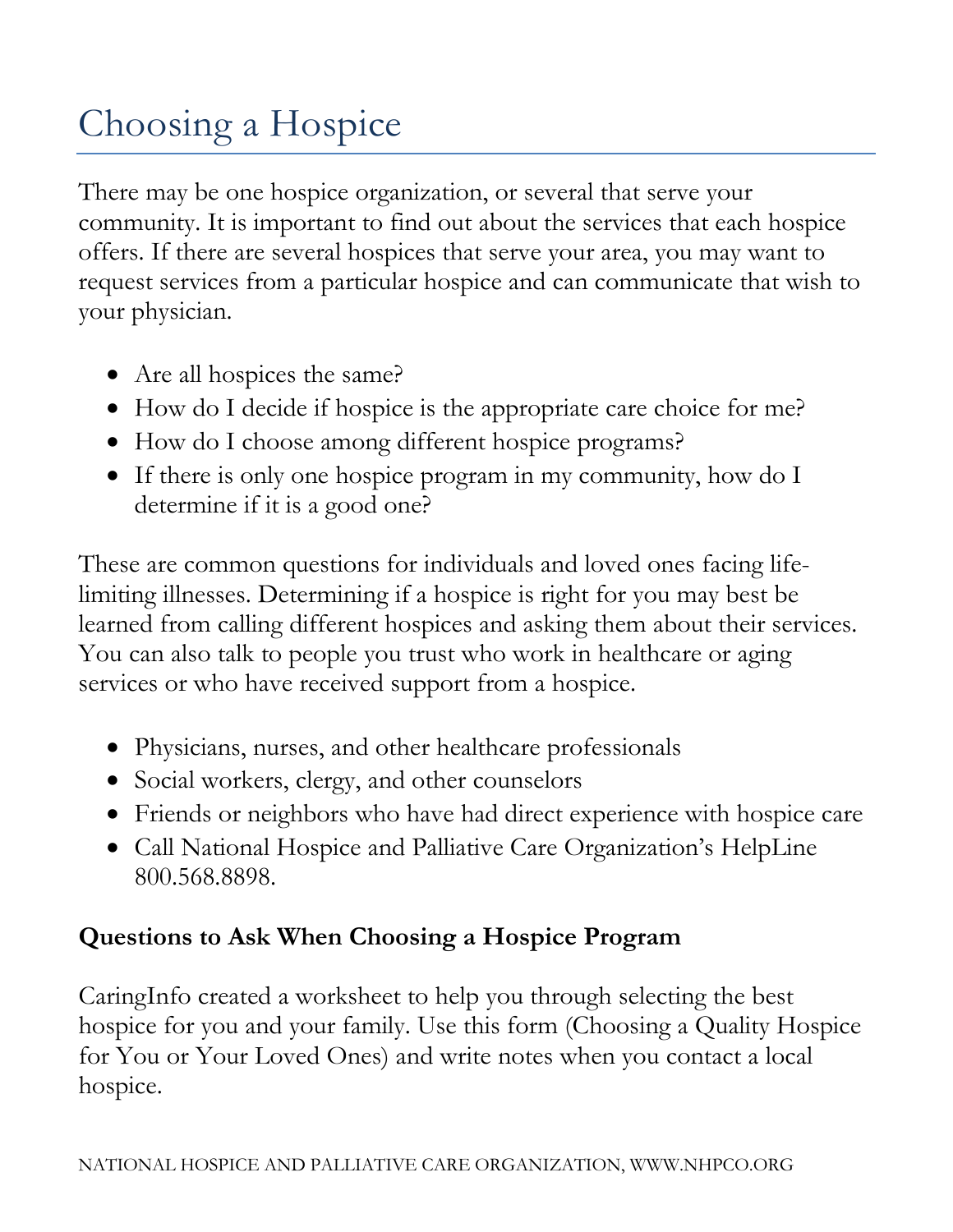Below is a list of questions you should consider when looking for a hospice program.

- What services are provided?
- What kind of support is available to the family/caregiver?
- What roles do the attending physician and hospice play?
- What does the hospice volunteer do?
- How does hospice work to keep the patient comfortable?
- How are services provided after hours?
- How and where does hospice provide short-term inpatient care?
- With which nursing homes or long-term care facilities does the hospice work?
- How long does it typically take the hospice to enroll someone once the request for services is made?

Get to know end-of-life care services in your community by visiting NHPCO's "Find a Provider" tool online.

# **Nursing Home Room and Board**

Room and board aren't covered by Medicare. You may receive hospice services wherever you live, even in a nursing home, however, the Medicare Hospice Benefit does not pay for nursing home room and board. If you are eligible for Medicaid, Medicaid will cover room and board charges.

# **Hourly Care**

Hospice care provided by the hospice team in the home is intermittent or visit based. You will receive visits by the hospice team based on you and your family's needs. Hourly care is not covered under the Medicare Hospice Benefit and if this is a necessity, you will need to pay out of pocket for this care or explore another care environment such as a nursing home which offers 24/7 care.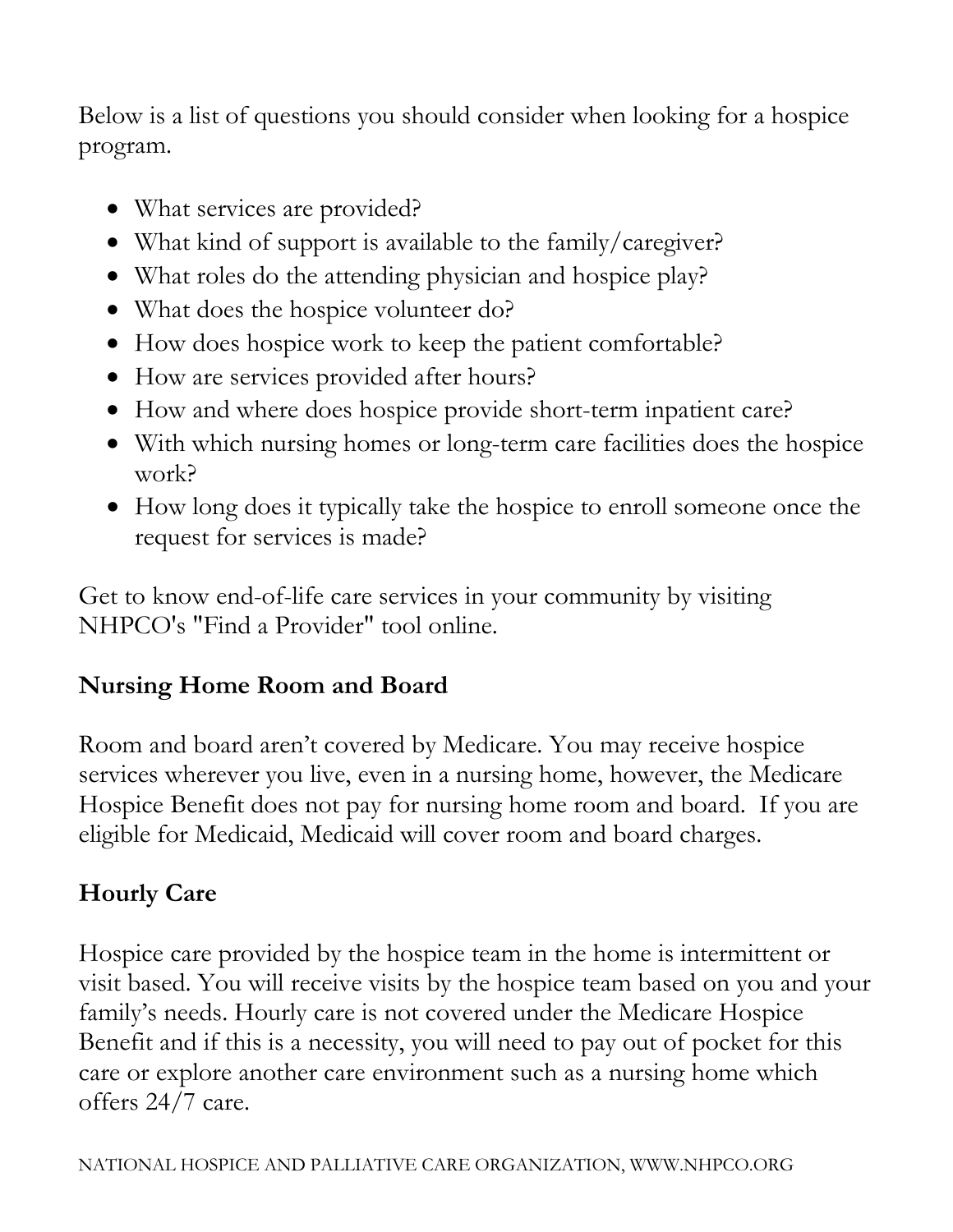# Choosing a Quality Hospice for You or Your Loved Ones

Depending on where you live there could be one or several hospice organizations serving your community. If there are multiple hospices in your area, you can decide which hospice you want to care for you or your loved one and let your physician know which one you prefer.

The National Hospice and Palliative Care Organization has developed some questions to help you identify factors that may be important to you and your family when selecting a hospice.



#### Questions Notes

#### Is the Hospice Medicare Certified?

*Most hospices are certified by Medicare and are therefore required to follow Medicare rules and regulations. This is important if wish to receive hospice care as part of your Medicare/Medicaid coverage.*

#### Has the hospice been surveyed by a state or federal oversight agency in the last five years?

*Ask when the last survey was and if any deficiencies were noted and if so, have they been resolved.* 

### Is the organization a NHPCO member and does it comply with all aspects of NHPCO's Standards for Hospice Programs?

*Ask if the hospice is a current NHPCO member, if it complies with NHPCO's Standards and has completed the Standards Self Assessment, and if so, how recently they completed it.*

#### Is the hospice accredited by a national organization?

*Several organizations accredit hospices, surveying them to ensure they meet quality standards. Hospices are not required to be accredited but accreditation can be a reflection of its commitment to quality.*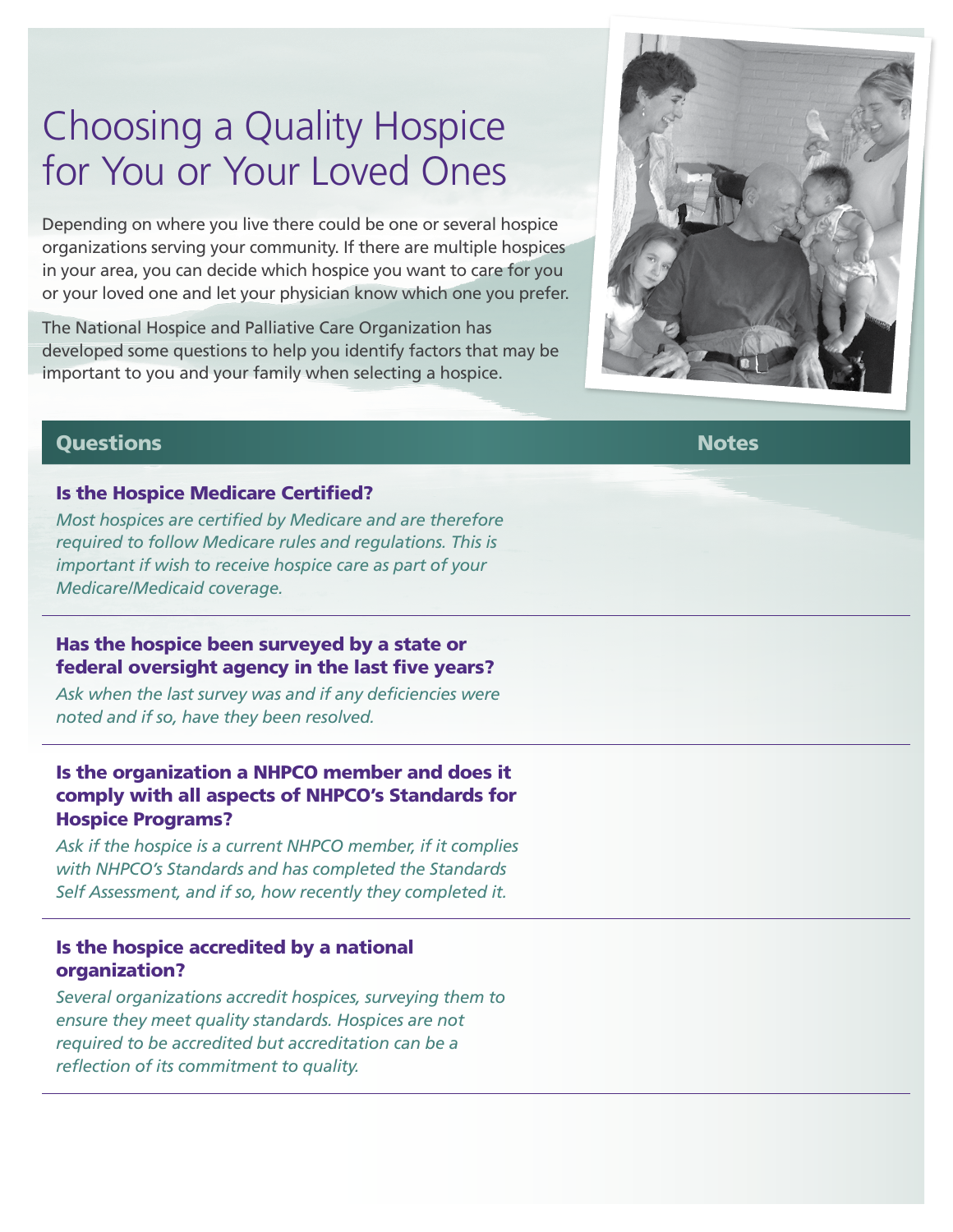#### Questions Notes

#### Does the hospice conduct a family evaluation survey?

*Many hospices ask family members to complete a brief evaluation of their services after the death of a loved one. Ask for their most recent scores so you can see how previous patients and family members have rated their services.*

#### Does the hospice own or operate a care facility to provide home-like care in a hospice residence, hospital or nursing home?

*This may be important to you if the care needed is complex and/or family caregivers cannot care for the person at home.*

#### Are clinical staff (physicians, nurses, social workers) certified or credentialed in hospice and palliative care?

*There are several credentials that hospice professionals can achieve based on their knowledge of hospice/palliative care and their educational experience.*

#### What services do volunteers offer, and if requested, how quickly will a volunteer be available?

*Volunteers can provide a variety of services including friendly visits, light household chores, running errands, personal care, etc. If you want a hospice volunteer, be sure to ask how quickly one can be assigned and how they match volunteers to meet your needs.*

#### Will staff come to the home if there is a crisis at any time of the day or night and on weekends? Who is available to make the home visit (nurses, doctors, social workers, chaplains)?

*Hospice staff are available by phone to help you 24 hours a day, seven days a week. However, some hospices offer limited in-home support on nights and weekends, while others are able to send staff out to a patient's home no matter when a crisis arises. Frequently a nurse is the best person to make a visit if it is a medical crisis, however, sometimes the crisis is best handled by a physician, social worker, chaplain or another member of the team. Ask if all members of the team are available in a crisis situation during nights and weekends.*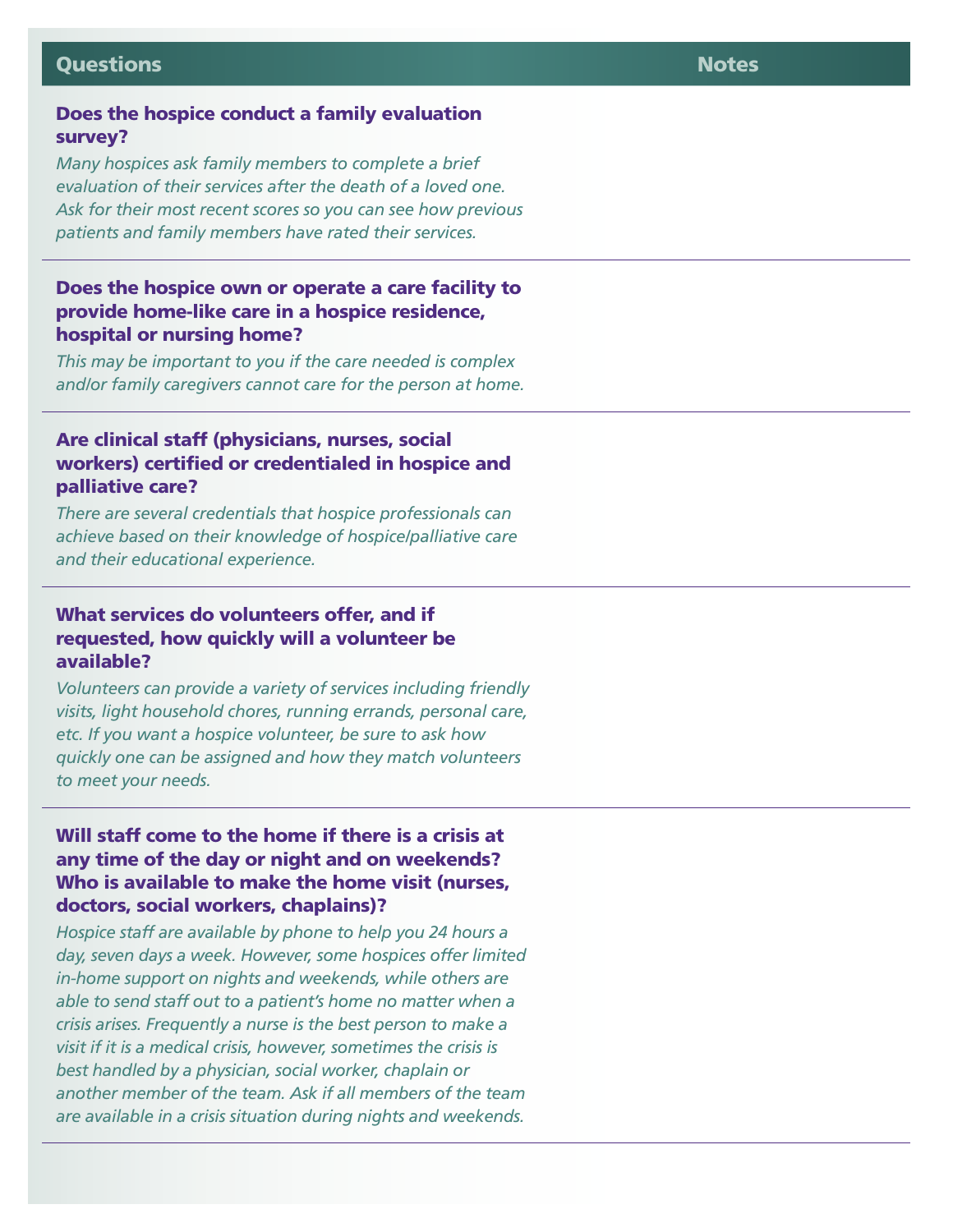#### Questions Notes

#### If I need to go to a hospital or nursing home which ones does/doesn't the hospice work with?

*If you have a preferred hospital or know that you may need to go to a nursing home, it's important to find out which ones the hospice has contracts with so they can continue to provide your hospice services in this different setting.*

#### What "extra" services does the hospice offer?

*All hospices provide expert medical care, emotional and spiritual care, medicines, medical supplies and equipment, volunteers and grief support after the death of a loved one. In addition to these services some hospices offer specialized programs for children, people with specific diseases, "pre-hospice" care for individuals not yet medically-ready for hospice care and other "extra" services that may benefit your family.*

#### How long has the hospice been operating in the community?

*Again, length of time in the community may be important to you and your family.*

#### How many patients at any one time are assigned to each hospice staff member who will be caring for the patient?

*Some hospices assign a certain number of patients to each staff member and may be willing to share that information with you. That might influence your decision to receive care from a hospice.*

#### What screening and type of training do hospice volunteers receive before they are placed with patients and families?

*All volunteers must receive training or orientation on hospice care. Some hospices provide specialized training related to bereavement, pediatric care, nursing home care, etc.*